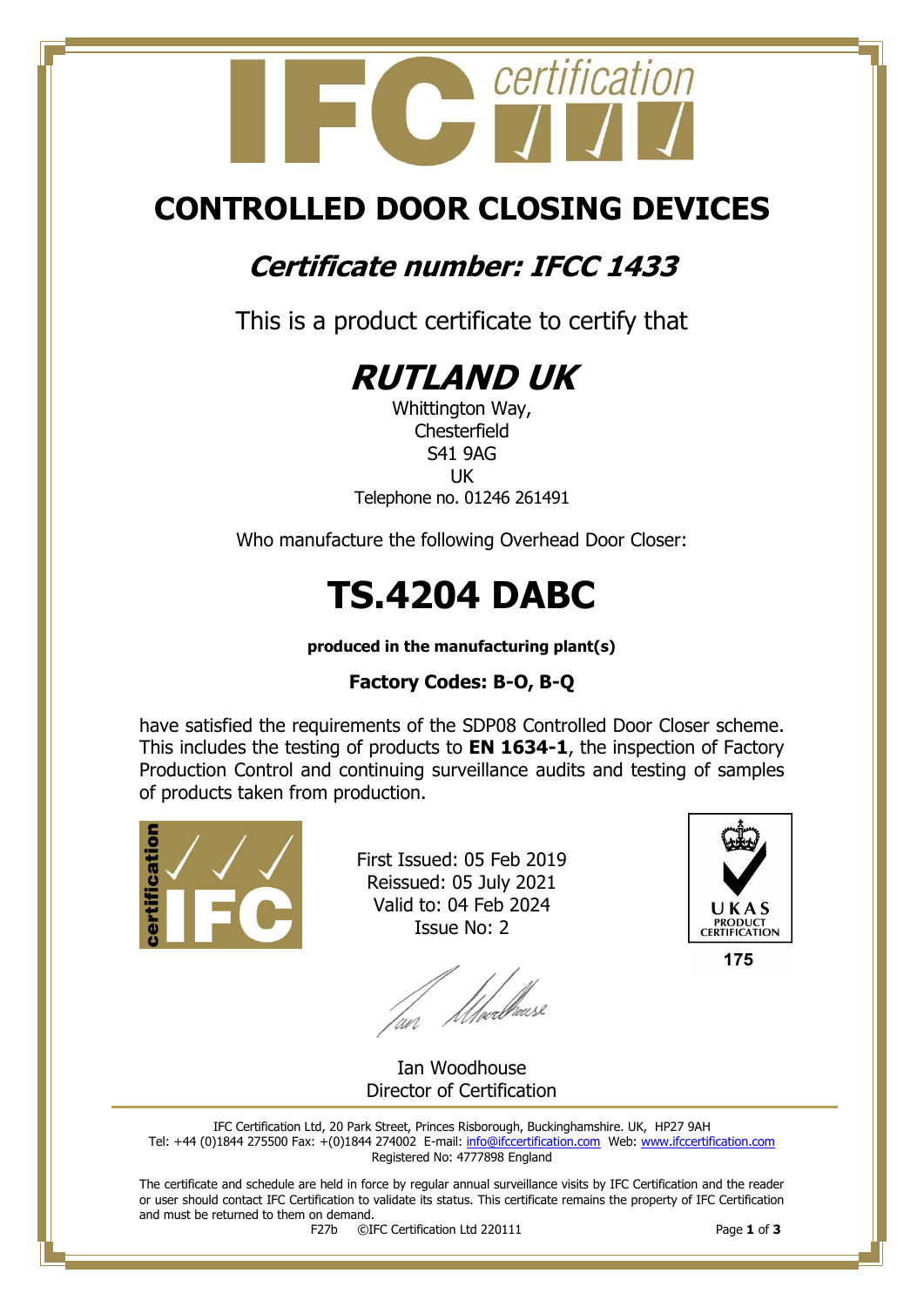

#### **Rutland TS.4204 DABC Overhead Door Closer**

Acceptable doorset types and fire resistance periods are identified in the table below: -

| <b>Approved Door Types</b> |            |           |   |            |            |            |  |  |  |
|----------------------------|------------|-----------|---|------------|------------|------------|--|--|--|
| <b>FR</b>                  | <b>IMM</b> | <b>MM</b> | π | <b>ITT</b> | <b>ITM</b> | <b>ITC</b> |  |  |  |
| <b>FD20</b>                |            | X         | X | √          | Y          | Y          |  |  |  |
| <b>FD30</b>                |            | X         | X | V          | Y          | X          |  |  |  |
| <b>FD60</b>                |            | Y         | Y | V          | v          |            |  |  |  |
| <b>FD90</b>                | Y          | Y         | Y | Y          | Y          | Y          |  |  |  |
| <b>FD120</b>               | Y          | Y         | Y | Y          | v          | Y          |  |  |  |
| <b>FD240</b>               | Y          | Y         | Y | X          | v          | v          |  |  |  |
| <b>E20</b>                 |            | Y         | Y | ₩          | v          |            |  |  |  |
| <b>EI20</b>                |            | Y         | Y | V          | Y          | Y          |  |  |  |
| <b>E30</b>                 |            | Y         |   | V          | v          |            |  |  |  |
| <b>EI30</b>                |            | Y         |   | V          | v          |            |  |  |  |
| <b>E60</b>                 | Y          | Y         | Y | V          | Y          |            |  |  |  |
| <b>EI60</b>                |            | Y         | V | V          | v          | v          |  |  |  |
| <b>E90</b>                 | v          | v         | v | v          | v          | v          |  |  |  |
| <b>EI90</b>                |            | Y         | Y |            | v          |            |  |  |  |
| E120                       |            | Y         | Y |            | v          |            |  |  |  |
| <b>EI120</b>               |            | Y         |   |            | v          |            |  |  |  |
| E240                       |            | v         |   |            |            |            |  |  |  |
| <b>EI240</b>               | X          | X         | X | X          | Y          | X          |  |  |  |

#### Key

-

**Type TT** - 20 minute doorsets that consist of non-metallic leaves in timber frames that do not contain intumescent materials in the frame to leaf gap.

**Type ITT** - 20 minute to 120 minute doorsets containing intumescent seals and consisting of non-metallic faced and edged leaves hung in timber frames

**Type ITM** - 20 minute to 120 minute doorsets containing intumescent seals and consisting of non-metallic faced and edged leaves hung in metal frames.

**Type ITC** - 20 minute to 120 minute doorsets containing intumescent seals and consisting of non-metallic faced and edged leaves hung in proprietary composite frames, of which the principal material is other than timber or metal but which may include any other materials. **Type MM** - 20 minute to 240 minute doorsets that consist of metallic leaves in metallic

frames that do not contain intumescent materials in the frame to leaf gap.

**Type IMM** - 20 minute to 240 minute doorsets that consist of metallic leaves in metallic frames that contain intumescent materials in the frame to leaf gap.

The certificate and schedule are held in force by regular annual surveillance visits by IFC Certification and the reader or user should contact IFC Certification to validate its status. This certificate remains the property of IFC Certification and must be returned to them on demand.<br> $F27b$   $\odot$ I

F27b ©IFC Certification Ltd 220111 Page **2** of **3**